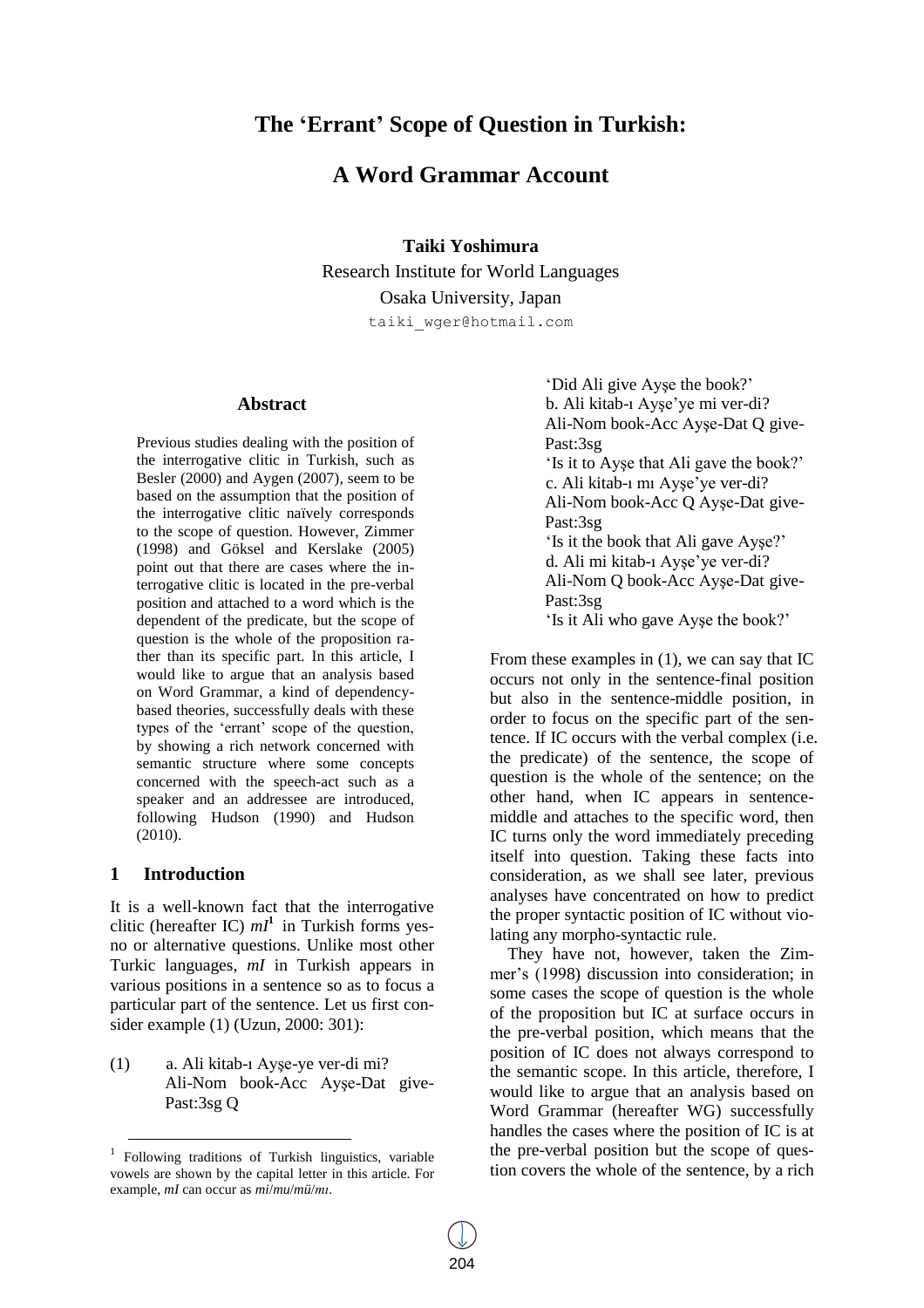conceptual network proposed by Hudson (1990, 2007, 2010, among others).

### **2 A Brief Review of Previous Analyses**

Besler (2000) and Aygen (2007) are outstanding studies which account for the appropriate positions of IC (which they call Q-particle). In these literatures, the assumptions about where IC is base-generated and moves afterwards are different from each other. Nevertheless, they both conclude that IC moves in order to focus either the whole of the sentence or the specific element of the sentence.

For all their well-developed analyses, it is worth pointing out that they ignore the fact that there are cases where IC is located in the preverbal position and attached to the word which is the dependent of the predicate, but the scope of question is the whole of the proposition rather than its specific part. In fact, as we shall see below, not only Zimmer (1998) but also Göksel and Kerslake (2005) point out this phenomenon; above all, Zimmer (1998) points out that the "standard accounts", in which Besler (2000) and Aygen (2007) are thought to be included, fail to deal with the use of IC in certain types involving idiomatic expressions and some other types of sentences. Let us first consider (2), quoted in Zimmer (1998):

(2) Dalga mı geç-iyor-sun? wave Q pass-Prog-2sg 'Are you (just) wasting time?'

In (2), the noun *dalga* 'wave' and the verbal predicate *geçiyorsun* '(you are) passing' combine with each other, constituting an idiom whose meaning is 'wasting time'. In addition, the sentence (2) is a kind of yes-no questions and IC occurs in the preverbal position. Considering a series of example in (1), we may well predict that the scope of question is limited to the specific part *dalga*, but the scope of the question is actually the whole of the sentence rather than *dalga*. The similar cases are also found in less idiomatic sentences such as (3a) below:

(3) a. Nermin okul-a mı git-miş? Nermin-Nom school-Dat Q go-Evi-3sg 'Has Nermin gone to school?' b. Nermin okul-a git-miş mi? Nermin-Nom school-Dat go-Evi.-3sg Q 'Has Nermin gone to school?'

According to Göksel and Kerslake (2005: 294), the two questions exemplified in (3) cannot be used in the same context, although both turn the whole sentence into question. (3a) is used "when the speaker has an assumption about the situation s/he is asking about, usually because there are non-linguistic clues (visual or perceptible by other senses)' (ibid.). On the other hand, sentences like (3b) are "out-of-the-blue questions, where the speaker has no assumption about the situation' (ibid.).

It is worth pointing out that Zimmer suggests the pragmatic form for yes-no interrogative questions (which he calls "focus questions") as in (4) (Zimmer, 1998: 480):

(4) (X) Y *mI* Predicate (with sentence stress on Y)

In  $(4)$ , X and Y are variables where Y is substituted by either a candidate for a role, or a state of affairs that the speaker has in mind, and *mI* (naturally enough) stands for IC. His argument seems to be good enough to account for the phenomena in question, but I would like to point out that it is not clear at all where we should place this formulate in the whole of grammar: he argues that it is the pragmatic form, but at once it must be the syntactic form because it consequently mentions word order. In short, it is necessary to propose the whole image of grammar at which the interrogative sentence is located. Additionally, it may be problematic that (4) itself does not explain when Y is substituted by a state of affair rather than a role, although Zimmer (1998) points out that this mismatch is seen in an idiomatic expression and some other expressions. To put it briefly, if we can predict the condition under which the mismatch happens, the analysis becomes more explanatory.

In summary, we have to explain the mismatch between the position of IC and its scope in meaning, to which most of previous studies do not refer. I would like to argue that a WG account successfully explains this mismatch, although Yoshimura (2010), which is based on WG, has also ignored this kind of mismatch. In the following sections, I will introduce the framework of WG (Section 3) and analyse every type of yes-no interrogative sentence marked by IC (Section 4).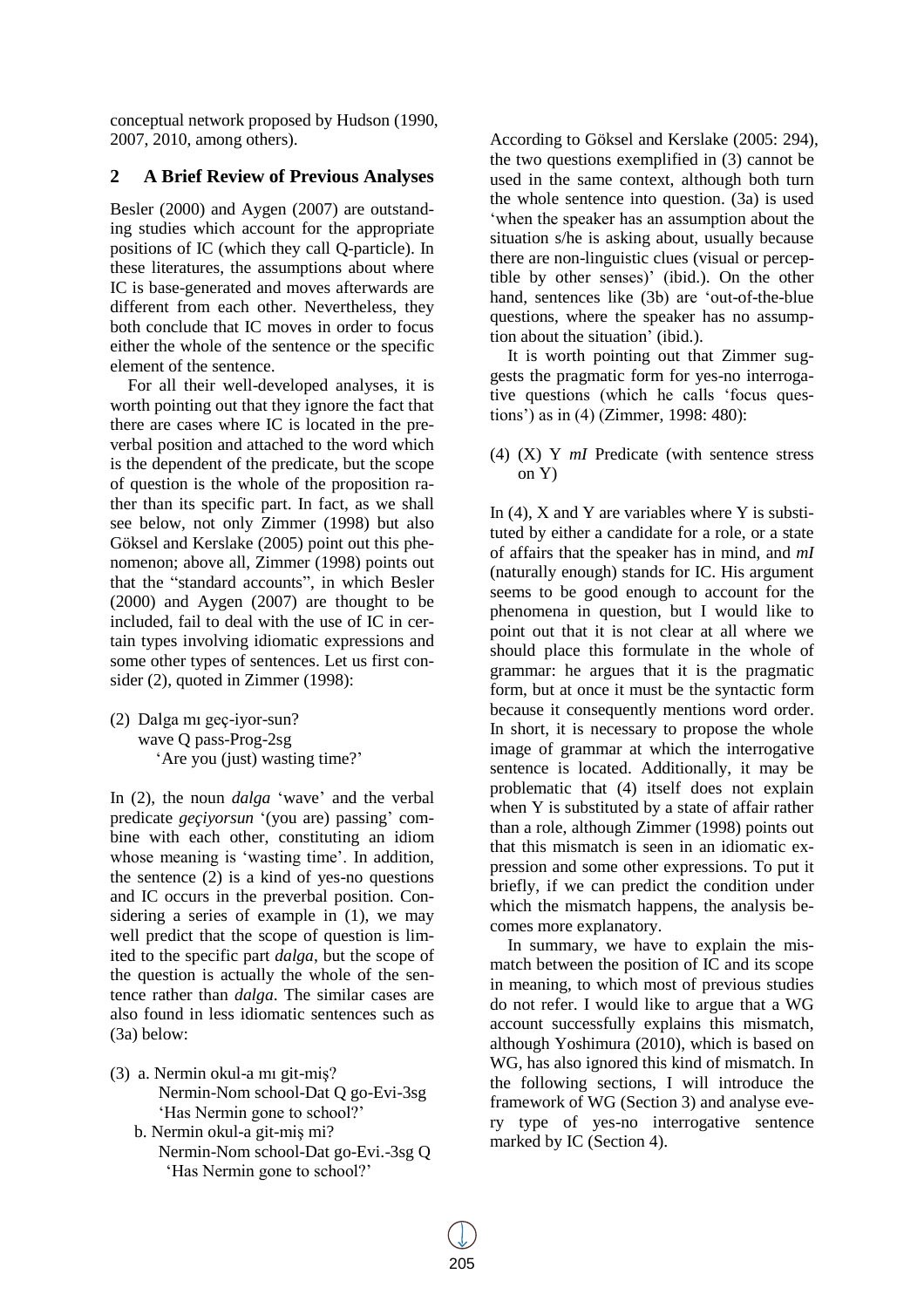### **3 Word Grammar: An Introduction**

WG is a general theory of language structure, which Richard Hudson has been developing since early 1980s. In what follows, I would like to introduce the framework of WG to the extent that it is necessary for the discussion.

#### **3.1 A Conceptual Network**

WG treats the language structure as a network where concepts about words are linked in some relations. One of important relations between concepts in WG is the "isA" relation, namely the model-instance relation between a general concept and a specific concept. For example, the English noun *cats* is an instance of a lexeme CAT, and of a plural noun, at the same time. These are described in terms of "isA relation" in WG. As we can see in Figure 1 below, the word *cats* inherits several properties from two higher (and different) concepts.

In addition to the isA relation, most other relations are shown by links with arrows pointing from the word to other concepts. This is based on the following assumptions in WG: language structure consists of innumerable concepts stored (and learnt) in humans" mind, a word is a kind of concepts, and there are two kinds of concepts, namely 'entity concepts' (e.g. "cat", "plural noun" in Figure 1) corresponding to people, things, activities and so on, and 'relational concepts' (e.g. 'sense', 'form' in Figure 1) which link a concept to another. WG also assumes that most concepts are learned (Hudson 2007: 232) to the extent that they are defined in terms of existing concepts a person stores in his/her mind. This is called Recycling Principle in WG, which enables us to make use of a rich semantic network without making semantic structure too complex.

Let us take a small network about a word *cats* for example. WG treats a word and its form as separate concepts, so a "form" relation between CAT: plural at word-level and {cats} (in words, 'the form of CAT: plural is  $\{cat\}'$ ) is recognised. Similarly, there is also a "sense" relation between CAT: plural and its target meaning that can be labelled "cat" (in other words, the sense of CAT: plural is 'cat'). These relations are shown by a curved arrow with a label written in an ellipse as shown in Figure 1. Note that WG clearly distinguishes words from forms. This is helpful if we account for the formal characteristics of IC. That is, the distinction enables us to show that IC in Turkish

is a syntactically independent element but a part of a larger word-form in morphophonology level (Yoshimura 2010). Another point is that the inflectional notion "plural" is thought to be inherited by a noun, accordingly it is an instance of the more general category, "word".



Figure 1. A Small Network of the Word *cat*

In WG, isA relation is represented by a straight line with a triangle, the base of which directs to the category. Taking Figure 1 for example, the word represented CAT: plural is an instance of (i.e. isA) the lexeme CAT. At the same time, it also "isA" plural noun. As I said earlier, WG allows a concept to inherit properties from multiple super-categories.

#### **3.2 A Word"s Properties in WG**

According to Hudson (2010), one of the significant difference between WG and other theories is to clearly distinguish word types with tokens. One of the reason to do so is to explain various language-internal structure such as syntax and semantics. In this line of analysis, for example, tokens are kinds of actions, so it is helpful to illustrate tense and aspect in semantic structure, because their utterance-time are deeply relevant to event-time. For example, the time of referent of the past-tense verb is always followed by the time when the word token is uttered.<sup>2</sup> A token is categorized by being linked to some type, then it can inherit all the properties of this type.

One may well ask what the properties of a word are, or if any, how many properties there are. Notice that, it is pointless to establish a definition of a word; rather, as we have seen so

-

<sup>2</sup> Hereafter I shall not make a notational distinction between types and tokens in order to avoid complexity of notation.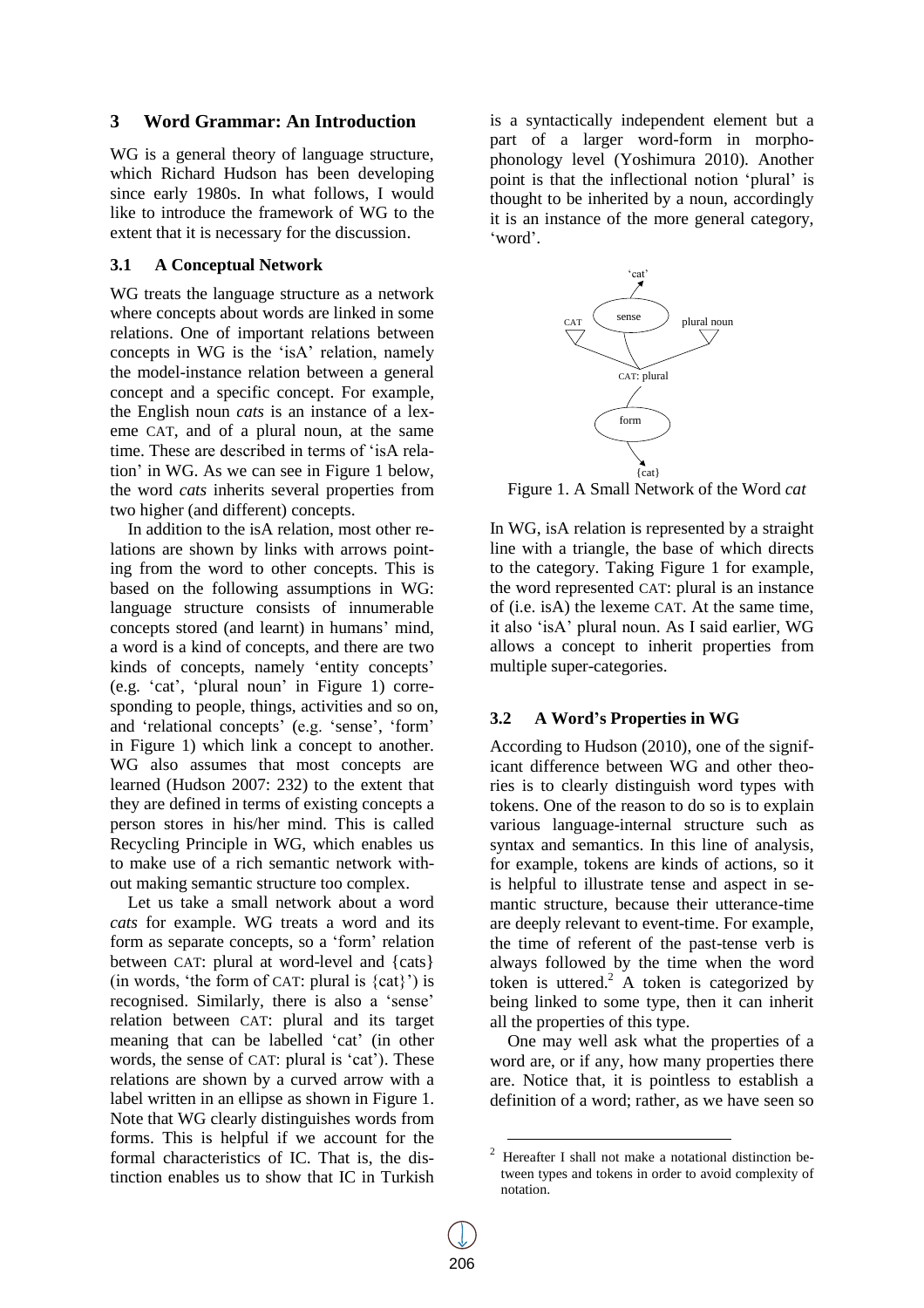far, words are also instances of concepts, thus a word in itself should be a concept where there is a bundle of properties. Hudson (2010: 114-116) introduces a handful of relational properties of a word, such as meaning, a realization (i.e. a form and sounds), a word-class, and so on. For the discussion in this article, the properties "speaker" and "addressee" are important, as we shall see below. Notice that here, too, the distinction between types and tokens is important: some properties belong to tokens, but not to types.

According to Hudson (2010), properties such as a speaker and an addressee of a word belong primarily to word-tokens. In this article, too, I shall follow the idea of the type-token distinction proposed in Hudson (2010), in order to introduce two important concepts for explanation of the semantic structure of the interrogative sentence: the speaker and the addressee of a word.

#### **3.3 Sense, Referent and Semantic Phrasing in WG**

In WG semantics, the distinction between "referent' and 'sense' is important as in other theories: a word"s sense is some general category, and its referent is typically some particular instance of this category. This distinction is clearly represented in the network diagram. Consider the following simple sentence, whose semantic network is illustrated in Figure 2:

(5) Bir kedi gel-di. A cat-Nom come-Past: 3sg

'A cat came.'



Figure 2 above shows this distinction, where the referents of words and their sense are linked by the isA relations. Notice that the dotted nodes are concepts which are difficult to find natural-language names; it may seem to be problematic, but in WG this does not matter because any nodes (or relational links) are simply mnemonics for our own purposes and have no theoretical status (Hudson, 2007:18). In any case, the sense/referent distinction plays an important role in our purpose; as we shall see below, it is supposed that IC in Turkish shares a referent with any other word. Usually it is the preceding word of IC that shares the referent, but if the word has no referent (or does not refer to any particular concept), then IC shares the referent with its adjacent word, i.e. the referent of the predicate.

Another point that plays a crucial role in our analysis is that a word"s sense is affected by some other words, i.e. dependents. In WG, this is demonstrated by a hierarchical structure which is called semantic phrasing. Hudson (2010: 228) assumes that there are at least four patterns that a word"s meaning is affected by a dependent. Of these, the default pattern (i.e. the dependent"s referent combines with the word"s sense), coreference (i.e. the dependent"s referent merges with the word"s referent), and idioms (i.e. the dependent changes the word"s sense in an irregular way, which is exemplified in (2)) are necessary for the discussion. <sup>3</sup> Let us consider these patterns below.

First, we consider the default pattern: combination of the dependent"s referent with the sense of its parent. Taking our stored example Köpek havladı. '(A/the) dog barked',<sup>4</sup> the word token *köpek* "dog" is the subject of the predicate word token *havladı* "barked", so *köpek* modifies the meaning of *havladı* which is inherited from the lexeme HAVLA-. The point is that the sense of HAVLA- is simply 'barking', but as we have seen so far, wordtokens has their own senses; in this case, the word token *köpek* changes not the sense of the lexeme HAVLA-, but that of the word token *havladı*. This becomes clearer from examples such as  $(6)$ :

(6) köpek havla-dı, fakat daha önce dog-Nom bark-Past:3sg but more before öyle bir şey tek bir kez ol-muş-tu. such a thing only one time be-Rep-Past:3sg "The dog barked, but which had only once happened before.'

In (6), the reading of the sentence should be that there are two incidents of "(the) dog bark-

<sup>&</sup>lt;sup>3</sup> The last type of semantic phrasing is predicative pattern, where a word"s sense combines with that of its dependent. See Hudson (2010: 232-233) for more detail.

<sup>4</sup> This ambiguity depends on the context: there is no obligatory definite determiner in Turkish, although *bir* can be an indefinite determiner.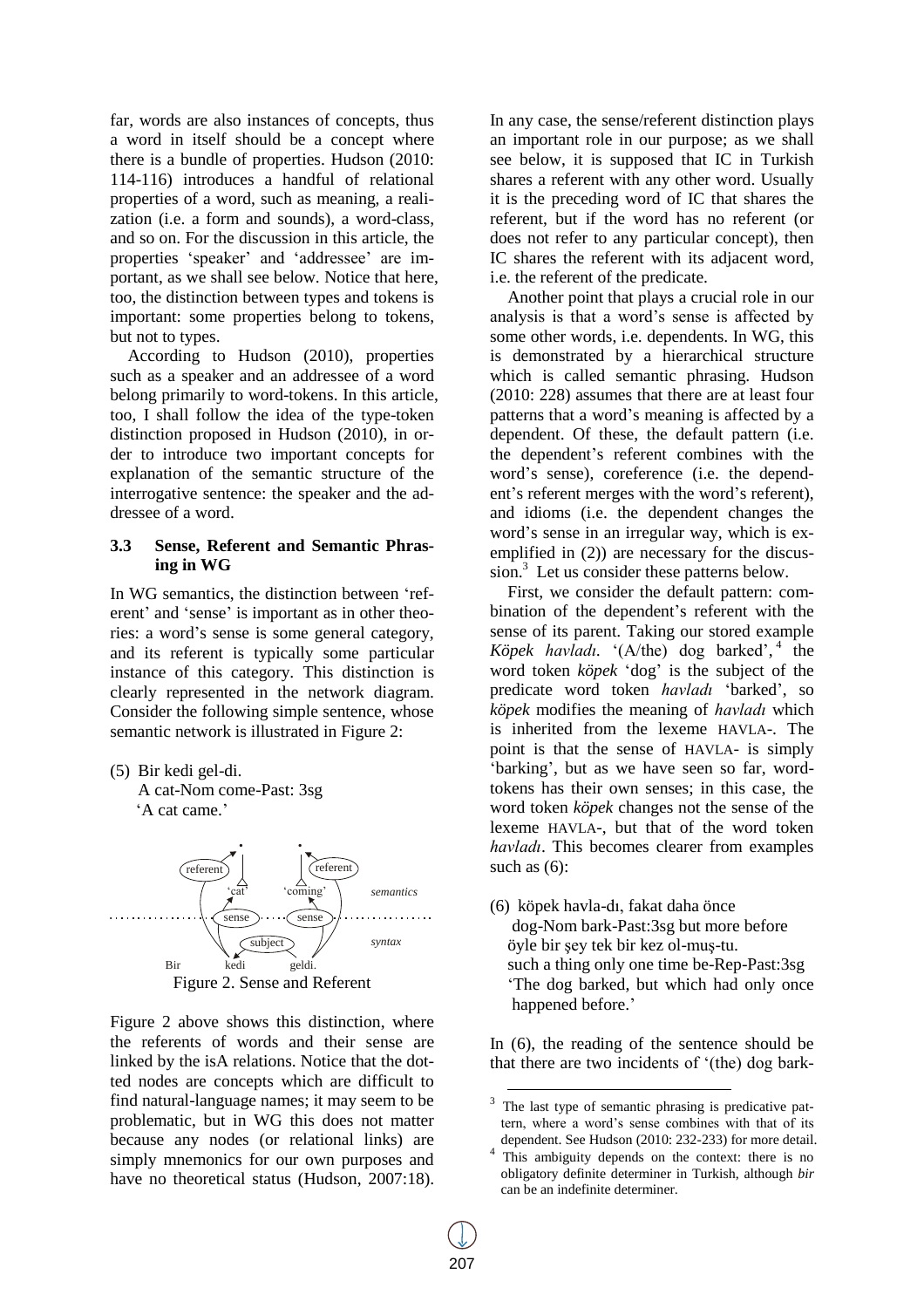ing", so the relation between *havladı* and the demonstrative *öyle* (possibly with the following noun *şey* "thing") must be identity-of-sense anaphora. Accordingly, the subject of the first clause *köpek* modifies the sense of *havladı*, rather than the referent of it. This is of course true of other languages such as English. As Hudson (2010: 229) points out, if we hanged *some dogs* (in English) into *some big dogs*, the dependent *big* changes the sense into "big dog", but does not change the referent set into a big set.

Turning to the meaning of the dependent, it is the dependent"s referent which modifies the parent"s sense. This is clear from the fact that some nouns such as pronouns and proper nouns, which can be the subject of the predicate, have only their referents but do not have any sense. To conclude, the referent of a dependent word, by default, modifies the sense of its parent word. Our stored example *Köpek havladı*. is, therefore, analysed as in Figure 3 below:



Figure 3. The Small Semantic Network of "*Köpek havladı*" in Turkish

In Figure 3, a new link labelled "parent sense" (Hudson, 2010: 229) is introduced. By this link  $(A/the)$  dog barking' and more basic sense 'barking' is successfully distinguished. This link is helpful when we show the details of modification by dependents, because there may be two or more dependents of a word.

The second pattern is coreference, where the two words share the same referent. Taking *a cat* in English for example, both words refer to a single concept: a single countable dog. It may seem that the very similar analysis applies to the translation equivalent *bir kedi* in Turkish. Assuming that *bir* is an instance of pronoun, this word confirms that the referent is again a single entity, and that it is indefinite. Like the analysis proposed in Hudson (2010: 229-230),

the co-reference of these two words, i.e. *bir kedi* ('a cat'), is reflected in Figure 4, which is, in consequence, a slightly developed illustration of Figure 2:



*geldi*" in Turkish

One may argue that there is no other "article" than the indefenite *bir* in Turkish, but coreference relation is in fact needed for some cases because there are a handful of 'determiners' (including pronouns) which indicates the definiteness or the indefiniteness of their following noun.<sup>5</sup> According to Göksel and Kerslake (2005), there is a handful of determiners which are thought to function as the articles (i.e. *a*/*an* and *the*) in English. It seems, therefore, that we can assume that this type of semantic phrasing is also applicable to Turkish.<sup>6</sup>

According to Hudson (2010), coreference is not only found in pronouns, but also in some auxiliary verbs and prepositions. In English, the combination between auxiliary and the main verb such as *will bark* show that their coreferent is a single event, whose time is set in the future, and in another combination between a noun and the preposition such as *a book by Dickens*, the prepositon *by* shares the referent of *Dickens*, where it associates the author Dickens with the book as a result (Hudson 2010: 230). As I suggested, this semantic phrasing pattern applies to IC and its pair word in Turkish.

The last type is idiomatic combination, where the effect of the dependent is unpredictable. In English, a very well-known example is

-

<sup>5</sup> WG assumes that there is no point to recognize a category "determiner" in English for several reasons (Hudson, 1990); I assume here that the same is true of Turkish. That is, there is no need to recognize the category 'determiner' in Turkish. Instead, this category can be recognized as a subcategory of "pronoun".

<sup>6</sup> For more detail about determiners in Turkish, see Göksel and Kerslake (2005: 201-203).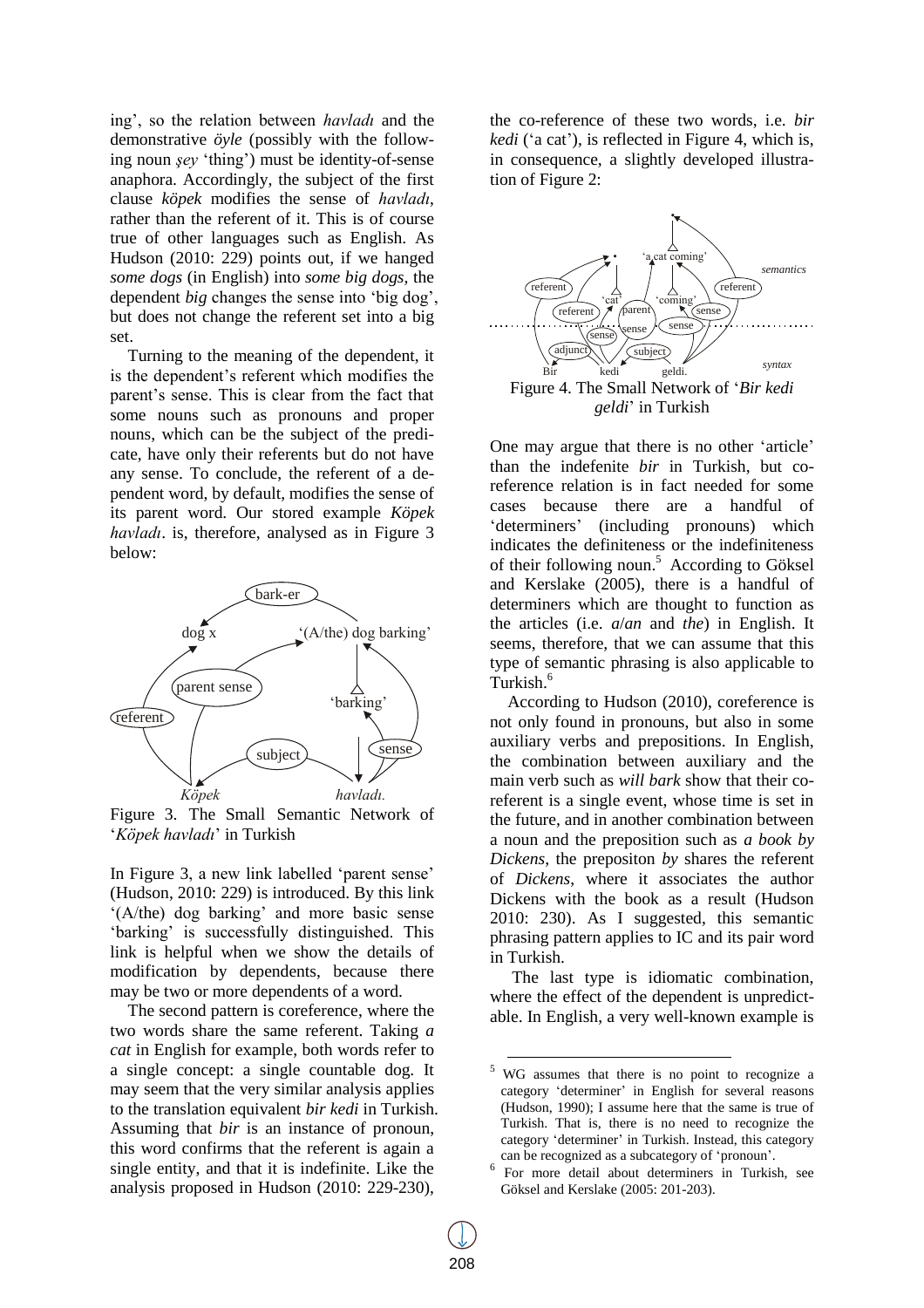the combination KICK THE BUCKET, whose meaning is, say, "dying". The analysis of this example in terms of WG is as Figure 5 (Hudson, 2010: 234) shows:



son 2010: 234)

The point of Figure 5 is that each of the words in the idiom is a special sublexeme of an ordinary lexeme. Above all, the sense of  $KICK_{the}$ bucket is "dying" rather than "kicking", which is possible because  $KICK_{the bucket}$  is A KICK but  $KICK_{the bucket}$  has its own sense 'dying'. The solution that WG offers is the process called Default Inheritance: the specific property of the sub-category overrides the default. So in this case, the sense of the sublexeme  $KICK_{the bucket}$ , 'dying', overrides the default sense of the more general lexeme KICK.

The analysis is also applicable to examples in Turkish. There are so many idioms in Turkish, where they demonstrate some kind of gradient, in that the senses of some idioms are predictable from individual words, but the others do not. Our concern here is, of course, how to explain idioms whose meaning cannot be deductible from each word. One of our stored examples is *dalga geç-* "wasting time", where *dalga* is the noun whose basic meaning is "wave", and *geç-* is the verb whose meaning is 'passing'. So this example is clearly an idiom because the whole meaning cannot be predictable from individual lexemes. Taking the analysis of the example from English shown in Figure 5 into consideration, the WG account of the idiom in question will be like Figure 6 below:

#### **3.4 Two New Concepts: "Factuality" and Its "Knower"**

Our concern is the semantic structure of the interrogative sentences in Turkish. The semantic structural difference between the declarative and the interrogative sentence is, if any, crucial in our analysis. Let us begin by discussing the following question sentences.

(7) a. Siz ne ye-di-niz? you(Hon)-Nom what eat-Def. Past-2pl 'What did you eat?' b. Siz yemek ye-di-niz mi? you(Hon)-Nom meal eat-Def.Past-2plQ "Did you have a meal?"

Example (7a) is a kind of WH-questions, where there is no IC in the sentence.<sup>7</sup> In contrast, IC marks the so-called yes-no question as in (7b), and if WH-word and IC co-occur in the sentence, the sentence will not be grammatical unless the sentence is interpreted as an echo-question of the whole sentence.

Taking the data shown above into consideration, WG introduces new relational concepts that are, even though they are somewhat tentative, responsible for their illocutionary force such as declaration, command, and question: 'knower' and 'factuality' (Hudson 1990). In WH-questions, the speaker does not know some information about the event, such as who does it and what the person does. The speaker therefore asks the addressee a question, assuming that the addressee knows it. In the speaker"s mind, therefore, the addressee is the "knower" of the concept which the speaker wants to know. These are illustrated in Figure 7 below, where the rather plain sentence *Kim geldi?* "who came?" is analysed, and "addressee" links come to the concept which the knower of the person who came, from both *kim* and *geldi*.



Figure 6. The Idiom DALGA GEÇ-

1

<sup>7</sup> Except for the so-called echo questions, WH pronouns and IC do not co-occur in Turkish.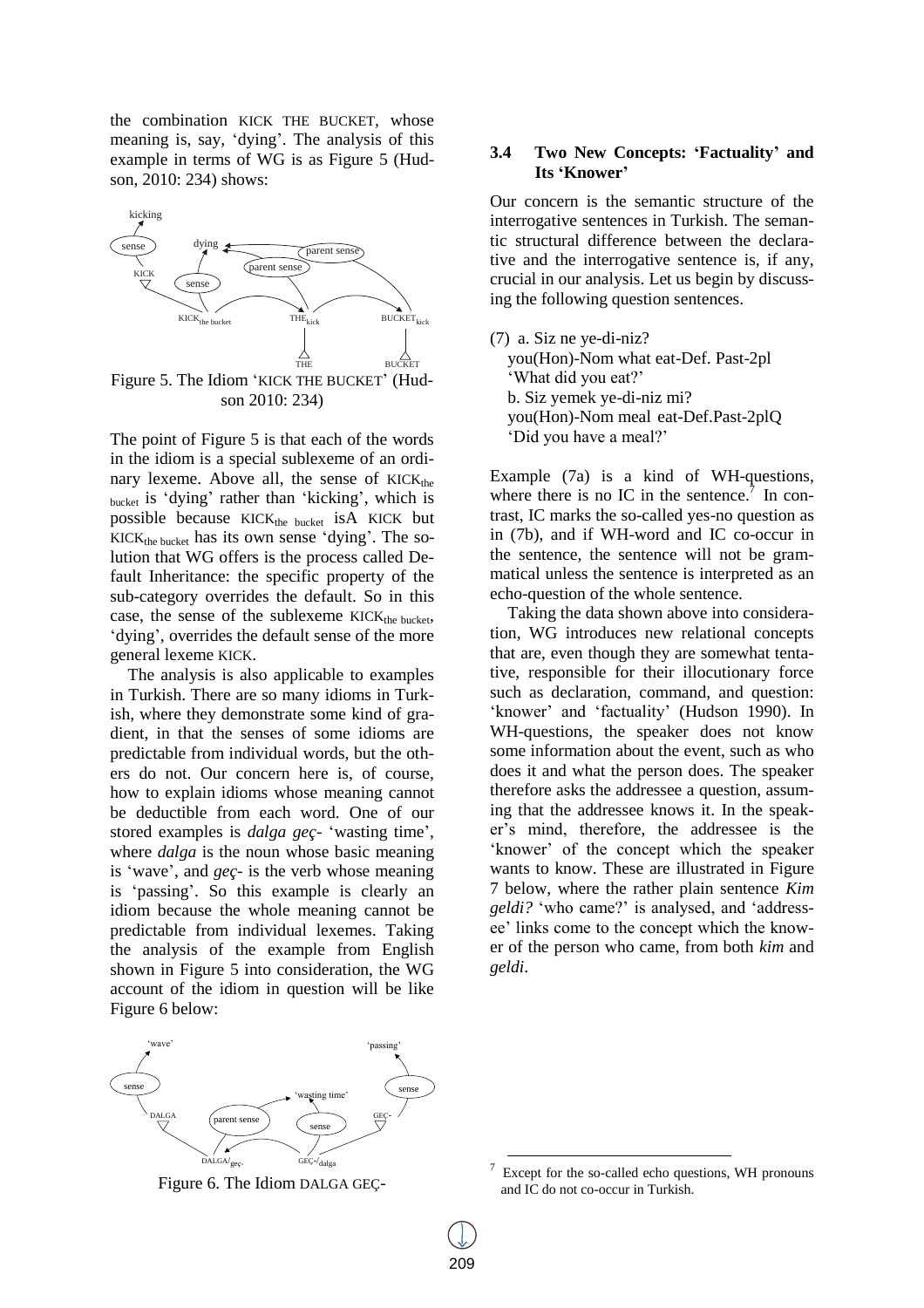

Figure 7. The Analysis of *Kim geldi?* "Who came?' in Turkish

Another concept 'factuality' is a relational property whose value is either factual or nonfactual (Hudson, 1990: 223), which intelligibly corresponds to the yes-no question. Factuality involves a choice-set (Hudson, 2010): either factual or non-factual, and they are contradictory each other. In the case of yes-no questions too, as well as WH-questions, the speaker assumes that, regardless of whether the speaker's guess is right or not, the addressee is the knower of the factuality of the referent in question. The analysis of our stored example in (7b), an example of yes-no questions, will be like Figure 8. It should be noted that labels for syntactic relation between words are omitted for the sake of simplicity.<sup>8</sup>



Figure 8. 'Factuality' and 'Knower' for the Functional Explanation of Yes-no Question

As I said earlier on, I suppose that IC has no sense in itself, but shares the referent of the word to which it attaches: the verbal predicate in this case. This is simply because it is hard to imagine the typical meaning of IC and it does not affects the sense of any word. Instead, I

 $\overline{a}$ 

suggest that IC by default has to share the referent of the word immediately before itself, and the concept referred by IC is what the speaker want to ask whether it is factual or non-factual. In other words, I suggest, the reason why IC occurs in various positions in the sentence is to co-refer to the concept which is what the speaker likes to ask.

As we saw in Section 1, IC appears not only in sentence-final, but also in sentence-middle to show the scope of question. I shall deal with the scope of question according in order basically to the position of IC in the next section; at this stage, it is sufficient to confirm that the function of the interrogative sentence can be explained by a rich network provided by semantic (and possibly pragmatic) network in WG.

#### **4 The Analysis**

One may doubt whether WG can explain the scope of question which is exhibited by the position of IC in syntax and morphology, because it does not use phrase structure which works well in showing the scope of question by some asymmetry in phrase structure such as c-command. I suggest that, however, it is easy for WG to provide a solution to the problem by displaying the scope of question in the area of semantic networks whose logic is quite similar to the rest of language structure including syntactic dependencies.

We have already seen the cases where IC comes up in the sentence-final position in 3.4. If the assumption that attaching IC to the predicate of the sentence turns the whole clause into a question is right (except for some cases we have pointed out in Section 2), then this statement is easily shown in a WG network as in Figure 8. As we have seen so far, the problem lies in the cases where IC occurs in the preverbal position but the scope of question is different.

#### **4.1 IC in Sentence-middle Focussing on the Specific Part of the Sentence**

In the cases of *mI* in a sentence-middle position, the scope of question is restricted to a particular word (or constituent if it is applicable). This is easy to display in the WG network; let us show the network of our earlier example (1b) in Figure 9.

At the upper right of Figure 8, there are two straight arrows with a diamond at its base. These arrows show that they are members of a particular set and they are exclusive each other. Such relation is called "orrelation" (Hudson, 2010).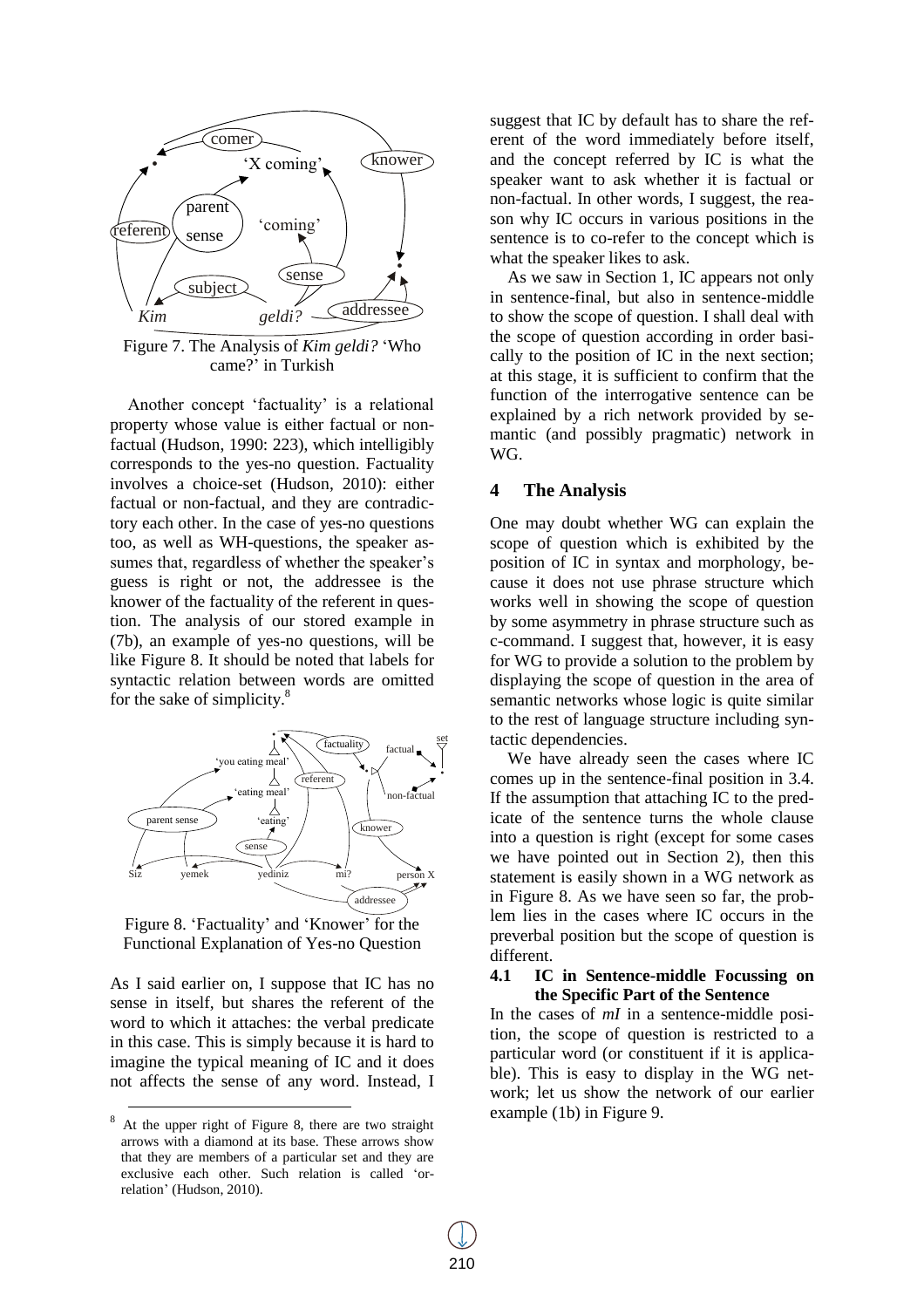

Figure 9. IC in Sentence-middle and the Scope of Question Is Specific

There are several points to be made in Figure 9. First, the speaker tries to identify the recipient of 'giving something  $(Y)$  to someone  $(Z)$ '. Second, it is assumed that the speaker creates a node for the recipient of giving, as an unknown entity, and he/she judges that, it is identified as the co-referent of *Ayşe'ye* and *mi*, a known entity. WG accounts for this by introducing identity relation, represented by drawing an arrow with double straight lines (Hudson 2007: 44). By distinguishing the co-referent node and the unknown one, we can show that the recipient of "giving" rather than the existence of 'Ayse' is questioned.<sup>9</sup> And lastly, the speaker is thought to ask whether this identification (or the identified entity) is factual or non-factual, and assumes that the knower of factuality is the addressee. Although it is much complicated than the cases where IC occurs in sentencefinal, the scope of question is shown in much the same way as Figure 8. In this way, we can straightforwardly explain the relation between the scope of question in semantics and the position of IC in syntax, wherever IC surfaces in the sentence. For example, if IC occurs immediately after the first word of the sentence, then this first word and IC share the same referent, and the scope of question will be focussed on the referent of the word to which IC attaches. The approach proposed here dispenses with any theoretical apparatus such as move-α or the movement of the Q-particle in LF level, which makes the explanation simpler than those of Besler (2000) and Aygen (2007).

Another point is that, as Göksel and Kerslake (2005) point out, in such cases the speaker of words has an assumption about the situation; in this case, an assumption is that the event (written as "event *e*" conventionally) is ultimately a kind of "giving". This is successfully represented by transitive isA relations, so

l

in Figure 9 there must be a relation recognized from the speaker to the referent of the verbal predicate, which can be labelled 'judgement' (or possibly "assumption"). In addition, the speaker makes another assumption that it is the person "Ayşe" who the other person ("Ali") gave the book to. We can in turn recognize a relation between the referent of the proper noun *Ayşe* and the speaker of the utterance, with the label 'judgement' too. It is important to notice that these two judgements about the situation intelligibly correlate with the socalled categorical judgement (cf. Kuroda, 1972), which consists of two separate acts, namely "the act of recognition or rejection of material and the act of affirming or denying what is expressed by the predicate about the subject" (Kuroda, 1972: 154).

As we shall see in the next subsection, the framework I have suggested so far applies to the cases where IC is in the preverbal position but the scope of question is thought to be extended to the whole of the meaning of the sentence.

### **4.2 The "Errant" Cases**

Let us begin with the cases of highly idiomatic expressions. What I suggest here is that in our stored example (2), the noun *dalga*, a part of the idiom *dalga geç-*, do not have any referent because this noun does not refer to any specific concepts in this case. Accordingly, when IC is attached to such nouns, IC cannot share the referent with the noun; instead, however *ad hoc* it sounds, I suggest that IC thus selects the other referent of the adjacent word, i.e. the predicate as its coreferent. This can also be the reason why IC has to have a referent: it allows us to explain why such "errant" cases occur only when IC appears in the preverbal position.

The analysis of our earlier example in (2) can be, therefore, shown as in Figure 10.



Figure 10. The Analysis of the Sentence *dalga mı geçiyorsun?* "Are you wasting time?" in Turkish

<sup>&</sup>lt;sup>9</sup> I would like to thank one of reviewers who suggested this line of analysis.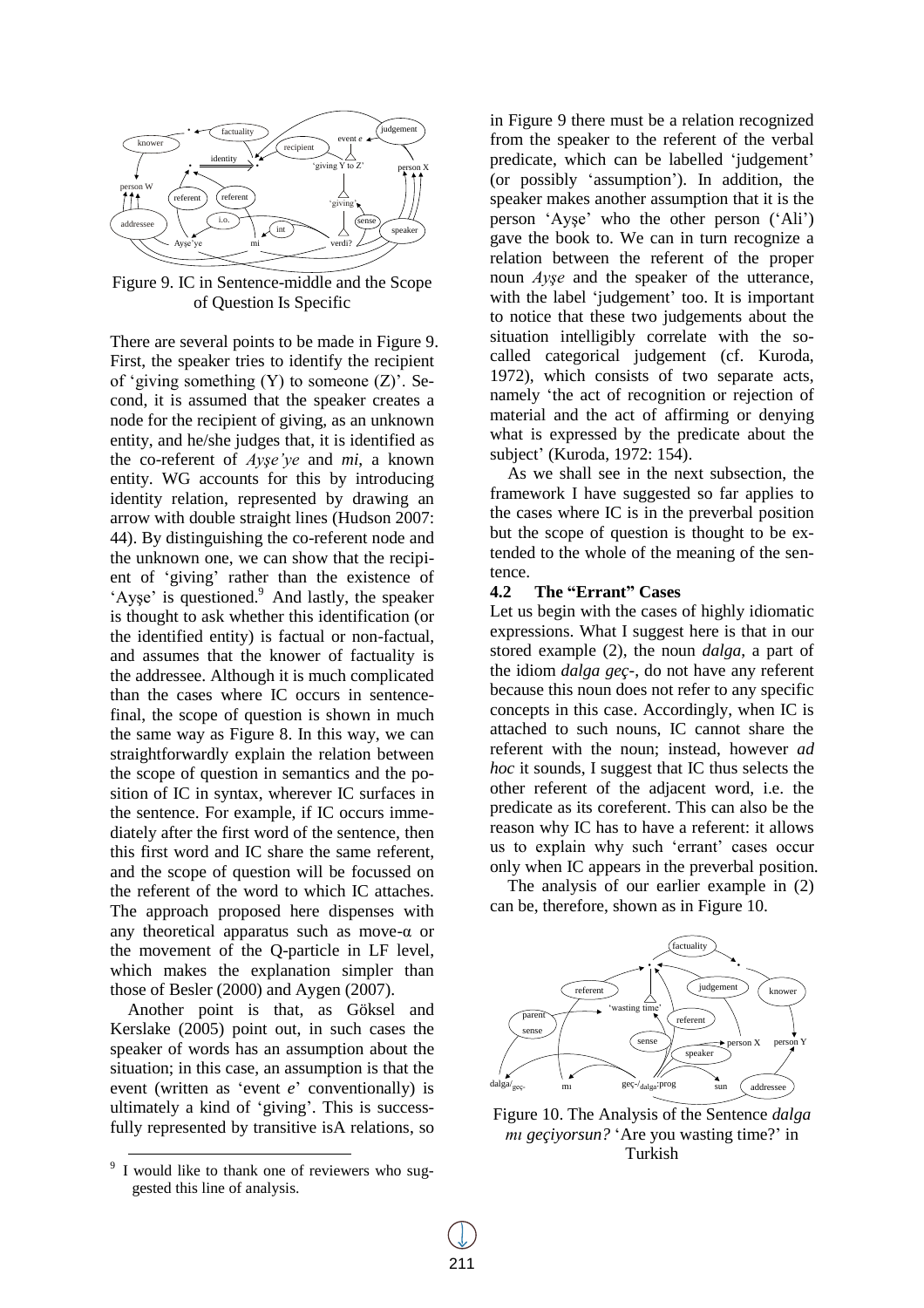Considering the contrast between the "ordinary" patterns of the scope of question, the most important point in Figure 10 is that there is only one judgement carried out by the speaker: a judgement about whether the event is an instance of 'wasting time' or not. This clearly corresponds to what we call the thetic reading, where the speaker simply likes to confirm whether the event itself is factual or nonfactual.

The remaining problem is the analysis of cases where the meaning of the predicate is less idiomatic, with IC being located at the immediately preverbal position. We have already seen such cases exemplified in (3a), where IC attaches to the preverbal word *okula*, but the scope of question is the whole of the sentence, showing that the speaker has an assumption that the person in question has gone somewhere or not. In this case, too, the similar explanation to the cases of highly idiomatic expressions is possible. That is to say, the speaker"s judgement is oriented towards the referent of the predicate. The analysis of the example (3a) will be like Figure 11 below, where the referent of the noun *okula* "to school' is not recognized:



Figure 11. The Analysis of the Sentence *Nermin okula mı gitmiş?* "Has Nermin gone to school?' in Turkish

Finally, we have to show how the grammar permits IC to show the errant scope. The problem is that IC shares the referent with the preceding word in semantics by default, but in the errant case it does not. A solution offered in WG is to apply default inheritance, the logical operation in the theory. That is, we assume that there are several subtypes (i.e. sub-lexemes) of IC including one that has the errant scope of question. By definition, all subtypes including IC in emphatic and subjunctive use isA IC, the more general category, and each subcategories inherit all properties unless they already have their own conflicting properties. The isA hierarchy of some types of IC in Turkish is illustrated as in Figure 12:



Figure 12. The IsA Hierarchy of IC in Turkish

In figure 12, IC/err (i.e. IC whose scope is errant) has its own property in that it shares the referent with the predicate of the sentence and therefore overrides the default one. The point is that the theory allows exceptions, so even the errant scope of question does not cause any problem in the grammar.

To sum up, the mismatch between the position of IC and its scope of question is purely the matter of semantics and/or pragmatics, as Zimmer (1998) and Göksel and Kerslake (2005) point out. This mismatch may seem difficult to incorporate into grammatical structure at first sight. However, this is easy for an analysis using WG to account for this mismatch, by recognizing a handful of concepts relevant to the speech act. WG provides a rich network of concepts, most of which are openended except for a limited number of primitive concepts such as the isA relation. This conceptual network enables us to refer to semanticopragmatic factors in grammar.

## **5 Conclusion**

In this article, I argued that our analysis in terms of WG covers all the patterns which concern IC and its scope of question. The analysis is applicable regardless of whether IC is in the sentence-final position or the sentence-middle position. Also, it is unnecessary to assume any syntactic movement rule, which is taken for granted in some works within the Generative Grammar framework such as Besler (2000) and Aygen (2007). What is more important is that there are cases where there is a mismatch between the position of IC and the scope of question. We solved the problem by recognizing a rich network including concepts